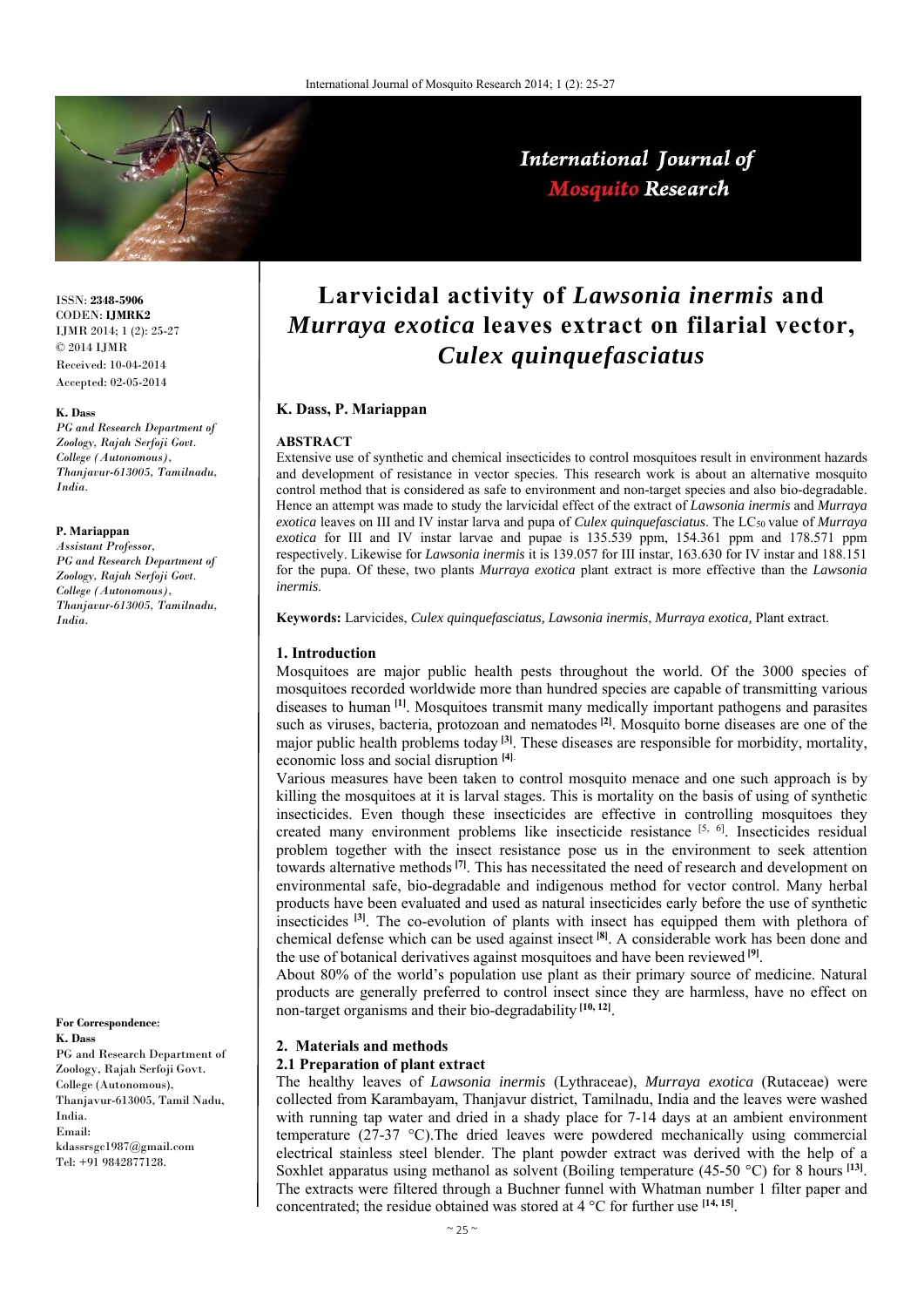#### **2.2 Larvicidal bioassay**

Mosquito larvicidal bio-assay were carried out according to WHO **[16]** standard procedures with slight modification. The 200 ml of tap water was taken in a series of 250 ml beakers. The residue was redissolved in a known volume of acetone and the test concentration ranging between 50 ppm-300 ppm of the methanol extract of *Lawsonia inermis* and *Murraya exotica* were made with 200 ml tap water. A control was also maintained separately by adding 2 ml of acetone to 200 ml of water. 10 larvae per concentration were used for all the experiments. The number of dead larvae at the end of 24 hr was recorded. Dead larvae were removed as soon as possible in order to prevent decomposition.

This experiment was repeated 3 times. Finally, mortality percentage value was calculated by Abbott's formula **[17]**.

#### **2.3 Statistical analysis**

The larval mortality data were subjected to Probit analysis **[18]** for calculating  $LC_{50}$  and  $LC_{90}$  and Chi-square value were calculated by using SPSS 21 version for windows. The significant level was set at 0.05 level.

## **3. Results and Discussion**

Susceptibility of filarial vector *Culex quinquefasciatus* against the methanolic extract of the leaves of *Lawsonia inermis* and *Murraya exotica* were studied. The  $LC_{50}$  and  $LC_{90}$  value obtained in the study are presented in Table 1.

**Table 1:** The LC50 and LC90 values of the methanolic extract of *Lawsonia inermis* and *Murraya exotica* leaf against the III and IV instar larva and pupa of *Culex quinquefasciatus* under 24 hrs exposure.

| <b>Plant species</b> | Larval<br>stage | $LC_{50}(ppm)$<br>(UCL-LCL)      | $LC_{90}(ppm)$<br>(UCL-LCL)      | $\chi^2$ | <b>Regression equation</b> |
|----------------------|-----------------|----------------------------------|----------------------------------|----------|----------------------------|
| Lawsonia inermis     | III instar      | 139.057<br>$(141.2 - 136.914)$   | 241.518<br>$(243.901 - 239.135)$ | 1.565    | $Y = -1.289 + 0.0403X$     |
|                      | IV instar       | 163.63<br>$(165.844 - 161.416)$  | 270.65<br>$(273.082 - 268.218)$  | .427     | $Y = -2.265 + 0.0414X$     |
|                      | Pupa            | 188.151<br>$(190.426 - 185.876)$ | 339.356<br>$(290.902 - 286.124)$ | .231     | $Y = -2.114 + 0.0361X$     |
| Murraya exotica      | III instar      | 135.539<br>$(137.692 - 133.380)$ | 219.259<br>$(221.6 - 216.918)$   | .321     | $Y = -1.33 + 0.419X$       |
|                      | IV instar       | 154.361<br>$(156.55 - 152.172)$  | 270.448<br>$(272.88 - 268.016)$  | .604     | $Y = -1.67 + 0.0396X$      |
|                      | Pupa            | 178.57<br>$(180.823 - 176.319)$  | 288.513<br>$(290.902 - 286.124)$ | 2.057    | $Y = -3.266 + 0.0434X$     |

- Significant at 0.05 level.



**Fig 1:** Mortality rate of III instar, IV instar and pupa of *Culex quinquefasciatus* against *Lawsonia inermis* plant extract.

The mortality rate observed for 24 hrs *Culex quinquefasciatus* III instar, IV instar and pupa against *Lawsonia inermis* and *Murraya exotica* extract used (Figure 1, 2). The 24 hrs  $LC_{50}$ value for III, IV instars and pupa for *Lawsonia inermis* is 139.057 ppm, 163.630 ppm and 188.151 ppm respectively; for *Murraya exotica* The  $LC_{50}$  value is 135.539 ppm, 154.361 ppm and 178.57 ppm for III, IV and pupa respectively. From this study it is known that an III instar larva is more susceptible than IV instar and pupa. Mosquitoeborne diseases are one of



**Fig 2:** Mortality rate in III instar, IV instar and pupa of *Culex quinquefasciatus* against *Murraya exotica* plant extract.

the most public health issues in the developing countries. Controlling the mosquitoes in larval stage is important and effective. To control larvae of mosquito various plant extracts are studied extensively and these studies shows the activity of such plant extracts based on the various significantly plant part, age of plant part, solvent used extraction and mosquito species **[9]**. Studies on focus on herbs and other medicinal plants due to the historical experimental knowledge and some scientific studies have shown them to be particularly active